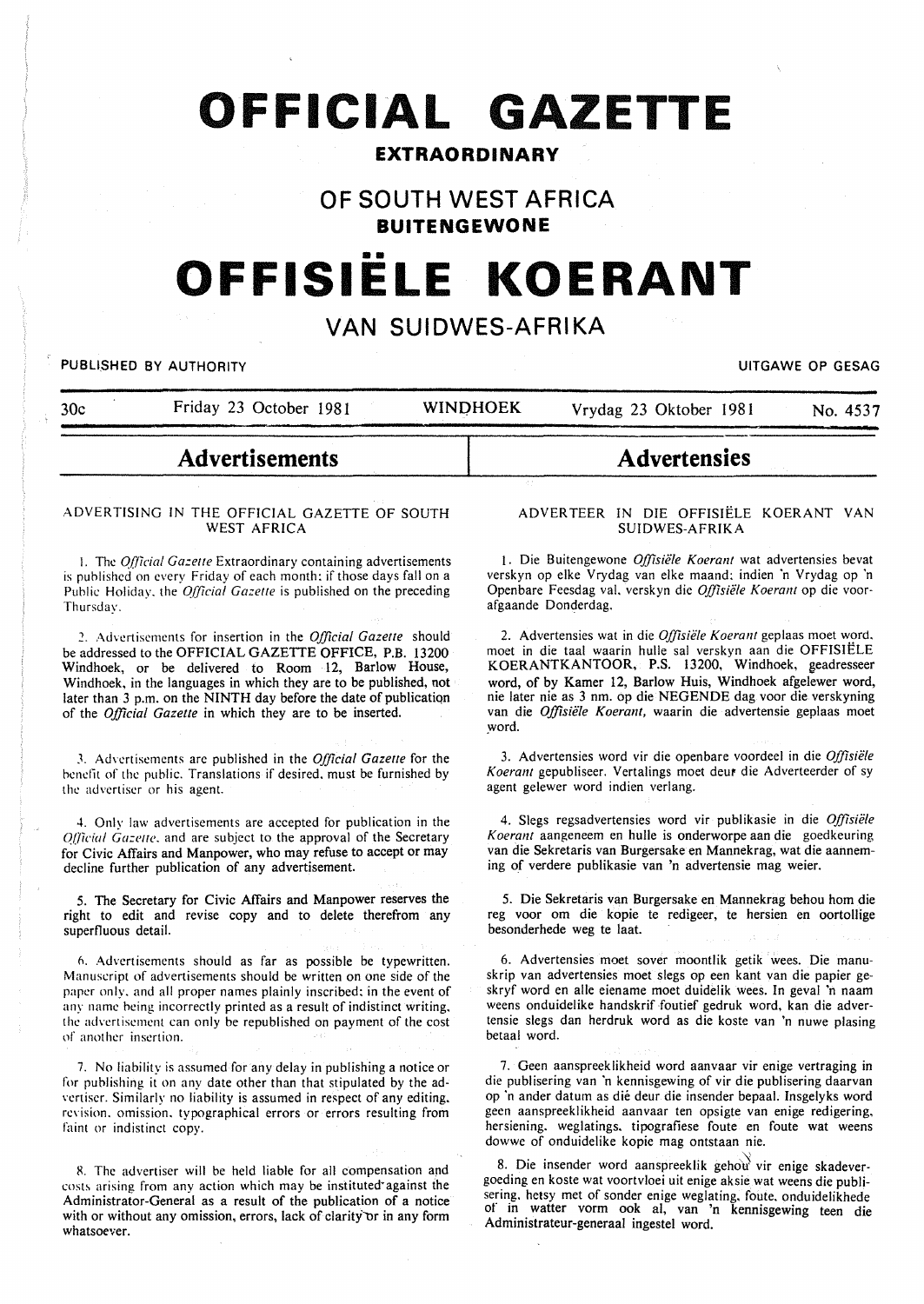9. The subscription for the *Official Gazette* is R 12,50 per annum, post free in this Territory and the Republic of South Africa, obtainable from Messrs. The Suidwes-Drukkery Limited, P.O. Box 2196, Windhoek. Postage must be prepaid by overseas subscribers. Single copies of the *Official Gazette* may be obtained from The Suidwes-Drukkery, Limited, P. 0. Box 2196, Windhoek, at the price of 30 c per copy. Copies are kept in stock for only two years.

10. The charge for the insertion of notices is as follows and is payable in the form of cheques, bills, postal or money orders:

#### LIST OF FIXED TARIFF RATES

| Standardised notices                                                                                                                                                                          | Rate per<br>insertion |
|-----------------------------------------------------------------------------------------------------------------------------------------------------------------------------------------------|-----------------------|
|                                                                                                                                                                                               | R                     |
| Administration of Estates Acts notices: Forms J. 297                                                                                                                                          |                       |
|                                                                                                                                                                                               | 2.00                  |
|                                                                                                                                                                                               | 5,00                  |
|                                                                                                                                                                                               | 5,00                  |
| Change of name (four insertions)                                                                                                                                                              | 25,00                 |
|                                                                                                                                                                                               | 6,00                  |
| Insolvency Act and Company Acts notices: J 28, J 29,                                                                                                                                          | 4,00                  |
| $N.B. -$ Forms 2 and 6 $-$ additional statements ac-<br>cording to word count table, added to the basic<br>tariff.                                                                            |                       |
|                                                                                                                                                                                               | 2,00                  |
| Naturalisation notices (including a reprint for the ad-                                                                                                                                       |                       |
|                                                                                                                                                                                               | 2,00                  |
| Slum Clearance Court notices, per premises                                                                                                                                                    | 4,00                  |
| Third party insurance claims for compensation                                                                                                                                                 | 2,50                  |
| Unclaimed moneys - only in the extraordinary                                                                                                                                                  |                       |
| Official Gazette, closing date 15 January (per en-                                                                                                                                            |                       |
| try of "name, address and amount")                                                                                                                                                            | 0,80                  |
| Non-standardised notices                                                                                                                                                                      |                       |
|                                                                                                                                                                                               |                       |
| Company notices:                                                                                                                                                                              |                       |
| Short notices: Meetings, resolutions, offer of com-<br>promise, conversion of company, voluntary<br>windings-up; closing of transfer or members'<br>registers and/or declaration of dividends | 11,00                 |
| Declaration of dividend with profit statements, in-<br>Long notices: Transfers, changes with respect to                                                                                       | 25,00                 |
| shares or capital, redemptions, resolutions, volun-                                                                                                                                           |                       |
|                                                                                                                                                                                               | 37,00                 |
| Liquidator's and other appointees' notices<br>Liquor Licence notices (in extraordinary Gazettes,<br>viz. June/Tvl, November/Cape, January/O.F.S.,                                             | 7,00                  |
| April/Natal), per bilingual application                                                                                                                                                       | 7.00                  |
| Orders of the Court:                                                                                                                                                                          |                       |
| Provisional and final liquidations or sequestra-                                                                                                                                              |                       |
|                                                                                                                                                                                               | 14,00                 |
| Reductions or changes in capital mergers, offer of                                                                                                                                            |                       |
|                                                                                                                                                                                               | 37.00                 |
| Judicial managements, curator bonis and similar                                                                                                                                               |                       |
|                                                                                                                                                                                               | 37,00                 |
|                                                                                                                                                                                               | 4,00                  |
| Supersessions and discharge of petitions (J 158)                                                                                                                                              | 4.00                  |
| Sales in execution and other public sales:                                                                                                                                                    |                       |
| Public auctions, sales and tenders:                                                                                                                                                           | 18,00                 |
|                                                                                                                                                                                               | 6,00                  |
|                                                                                                                                                                                               | 15.00                 |

9. Die jaarlikse intekengeld op die *Offisiele Koerant* is R *12.50*  posvry in hierdie Gebied en die Republiek van Suid-Afrika, verkrygbaar by die here Die Suidwes-Drukkery Beperk, Posbus 2196, Windhoek. Oorsese intekenaars moet posgeld vooruit betaal. Enkel eksemplare van die *Offisiele Koerant* is verkrygbaar van die here Die Suidwes-Drukkery Beperk, Posbus 2196, Windhoek. teen 30c per eksemplaar: Eksemplare word vir slegs twee jaar in voorraad gehou.

10. Die koste vir dir plasing van kennisgewings is soos volg en is betaalbaar by wyse van tjeks, wissels, pos- of geldorders:

# **L YS VAN V ASTE TARIEWE**

| Gestandaardiseerde kennisgewings                                                                                                                                                                  | Tarief per<br>plasing<br>R |
|---------------------------------------------------------------------------------------------------------------------------------------------------------------------------------------------------|----------------------------|
|                                                                                                                                                                                                   | 6.00<br>5.00               |
| Boedelwettekennisgewings: Vorms J. 297, J. 295, J.                                                                                                                                                |                            |
| 193 en J. 187<br>Derdeparty-assuransie-eise om skadevergoeding                                                                                                                                    | 2.00<br>2.50               |
| Insolvensiewet- en maatskappywettekennisgewings: J                                                                                                                                                | 4.00                       |
| L.W. $-$ Vorms 2 en $6 -$ by komstige verklarings<br>volgens woordetal-tabel, toegevoeg tot die basiese<br>tarief.                                                                                |                            |
| Naamsverandering (vier plasings)                                                                                                                                                                  | 25.00                      |
| Naturalisasiekennisgewings (insluitende 'n herdruk vir                                                                                                                                            |                            |
| Onopgeëiste geld - slegs in die buitengewone Offi-<br>siële Koerant, sluitingsdatum 15 Januarie (per in-                                                                                          | 2.00                       |
| skrywing van "naam, adres en bedrag")                                                                                                                                                             | 0.80                       |
|                                                                                                                                                                                                   | 5.00                       |
| Slumopruimingshofkennisgewings, per perseel                                                                                                                                                       | 4.00                       |
| Verlore lewensversekeringspolisse                                                                                                                                                                 | 2.00                       |
| Nie-gestandaardiseerde kennisgewings<br>Dranklisensie-kennisgewings (in buitengewone Offi-<br>siële koerante, t.w. Junie/Tvl. November/Kaap,<br>Januarie/O.V.S., April/Natal) per tweetalige aan- | 7.00                       |
| Geregtelike en ander openbare verkope:                                                                                                                                                            |                            |
| Openbare veilings, verkope en tenders:                                                                                                                                                            | 18.00                      |
|                                                                                                                                                                                                   | 6,00                       |
|                                                                                                                                                                                                   | 15,00                      |
|                                                                                                                                                                                                   | 23,00                      |
| Handelsmerke in Suidwes-Afrika                                                                                                                                                                    | 11,00                      |
| Likwidateurs en ander aangesteldes se kennisgewings                                                                                                                                               | 7.00                       |
| Maatskappykennisgewings:<br>Kort kennisgewings: Vergaderings, besluite, aan-<br>bod van skikking, omskepping van maatskappy.                                                                      |                            |
| vrywillige likwidasies, ens.; sluiting van oordrag-                                                                                                                                               |                            |
| of lederegisters en/of verklarings van dividende<br>Verklaring van dividende met profytstate, notas in-                                                                                           | 11.00                      |
| Lang kennisgewings: Oordragte, veranderings met<br>betrekking tot aandele of kapitaal, aflossings, be-                                                                                            | 25,00                      |
| sluite, vrywillige likwidasies                                                                                                                                                                    | 37.00                      |
| Orders van die Hof:                                                                                                                                                                               |                            |
| Voorlopige en finale likwidasies of sekwestrasies<br>Verlatings of veranderings in kapitaal, samesmel-                                                                                            | 14.00                      |
| tings. aanbod van skikking<br>Geregtelike besture, kurator bonis en soortgelyke                                                                                                                   | 37,00                      |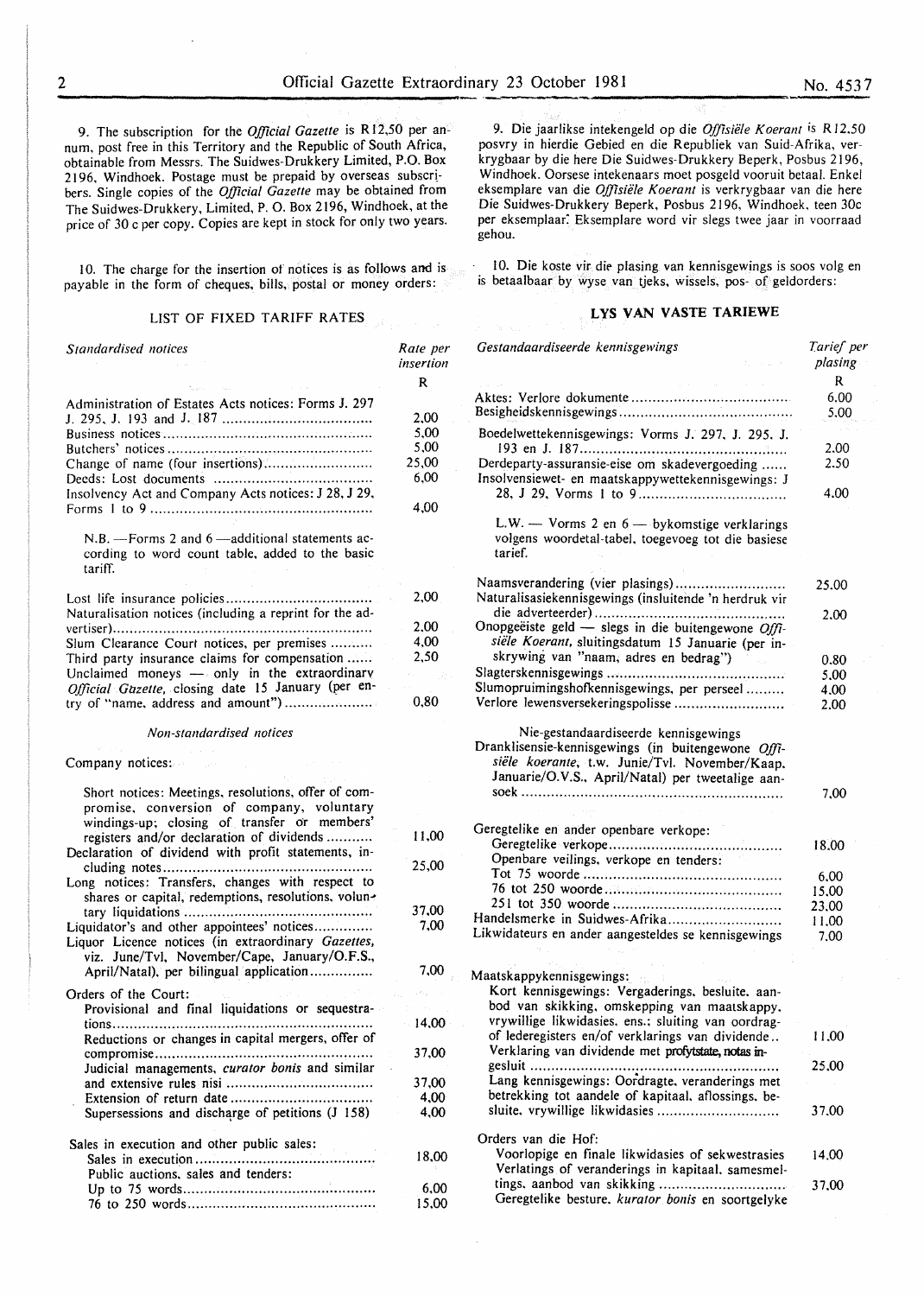|                                  | 23.00 |
|----------------------------------|-------|
| Trade marks in South West Africa | 11.00 |

#### Vorm/Form J 187

# **LIQUIDATION AND DISTRIBUTION ACCOUNTS IN DECEASED ESTATES LYING FOR INSPECTION**

In terms of section 35(5) of Act 66 of 1965, notice is hereby given that copies of the liquidation and distribution accounts (first and fmal. *unless otherwise stated)* in the estates specified below will be open for the inspection of all persons interested therein for a period of 21 days (or shorter or longer if specially stated) from the date specified or from the date of publication hereof, whichever may be the later, and at the offices of the Masters and Magistrates as stated.

Should no objection thereto be lodged with the Masters concerned during the specified period, the executors will proceed to make payments in accordance with the accounts.

205/81 - BEZUIDENHOUT Christina Magrietha Plaas "Tses", distrik Keetmanshoop, Suidwes-Afrika Tweede en Finale Keetmanshoop Windhoek F.M. Oehl Trust Windhoek

118/81 - MULLER Dawid Andreas 260426 5025 00 4 Windhoek Windhoek Barclays-Nasionale Bank Beperk Windhoek

47/81 - GRETSCHEL Elsa Annemarie 190917 0001 00 3 Swakopmund Swakopmund Windhoek Barclays National Bank Limited Windhoek

#### Vorm/Form J 193

# **NOTICE TO CREDITORS IN DECEASED ESTATES**

All persons having claims against the estates mentioned below are hereby called upon to lodge their claims with the executors concerned, within 30 days (or otherwise as indicated) calculated from the date of publication hereof. The information is given in the following order: Estate number, surname and christian names, date of birth, identity number, last address, date of death; surviving spouse's names, surname date of birth and identity number; name and address of executor or authorised agent, period allowed for lodgement of claims if *other than* 30 *days.* 

|                                                    | 37.00 |
|----------------------------------------------------|-------|
|                                                    | 4.00  |
| Tersydestellings en afwysings van petisies (J 158) | 4.00  |

# **LIKWIDASIE- EN DISTRIBUSIEREKENING IN BESTORWE BOEDELS WAT TER INSAE LÊ**

Ingevolge artikel 35(5) van Wet 66 van 1965, word hierby kennis gegee dat duplikate van die likwidasie- en distribusierekenings (eerste en finale, *tensy anders vermeld)* in die boedels hieronder vermeld, in die kantore van die Meesters en Landdroste soos vermeld en gedurende 'n tydperk van 21 dae (of korter of Ianger *indien spesiaal vermeld)* vanaf gemelde datums of vanaf datum van publikasie hiervan, as dit later is, ter insae lê van alle persone wat daarby belang het.

Indien binne genoemde tydperk geen besware daarteen by die betrokke Meesters ingedien word nie, gaan die eksekuteurs oor tot die uitbetalings ingevolge gemelde rekenings.

231/81 - GRESSE Karel Izak 240224 5003 00 5 Bon Roads Terrein Brakwater, Windhoek Windhoek Volkskas Beperk Pretoria 61/81 - MARAIS Christiaan Korf 2708045009004 Karibib district Albertina Jenetta Marais (gebore Holtzhausen) 35120400220007 Karibib Windhoek Barclays National Bank Limited Windhoek

## **KENNISGEWING AAN KREDITEURE IN BESTORWE BOEDELS**

Aile persone wat vorderinge het teen die boedels hieronder vermeld, word hierby versoek om hut vorderinge by die betrokke eksekuteurs en binne 'n tydperk van 30 dae (of andersins soos aangedui) gereken vanaf die datum van publikasie hiervan in te lewer. Die inligting word verstrek in die volgorde: Boedelnommer, familienaam en voorname, geboortedatum, persoonsnommer; laaste adres, datum oorlede; nagelate eggenoot(note) se name, familienaam, geboortedatum en persoonsnommer; naam en adres van eksekuteurs of gemagtigde agent, tydperk toegelaat vir lewering van vorderings *indien anders as* 30 *dae.* 

419/81 - KEET Hester 28 01 1914 140128 01 0003 0 Dordabis Suidwes-Afrika 26 09 1981 Jakobus Cornelius Keet 10 01 1913 130110 5008 00 8 F.M. Oehl Windhoek

af.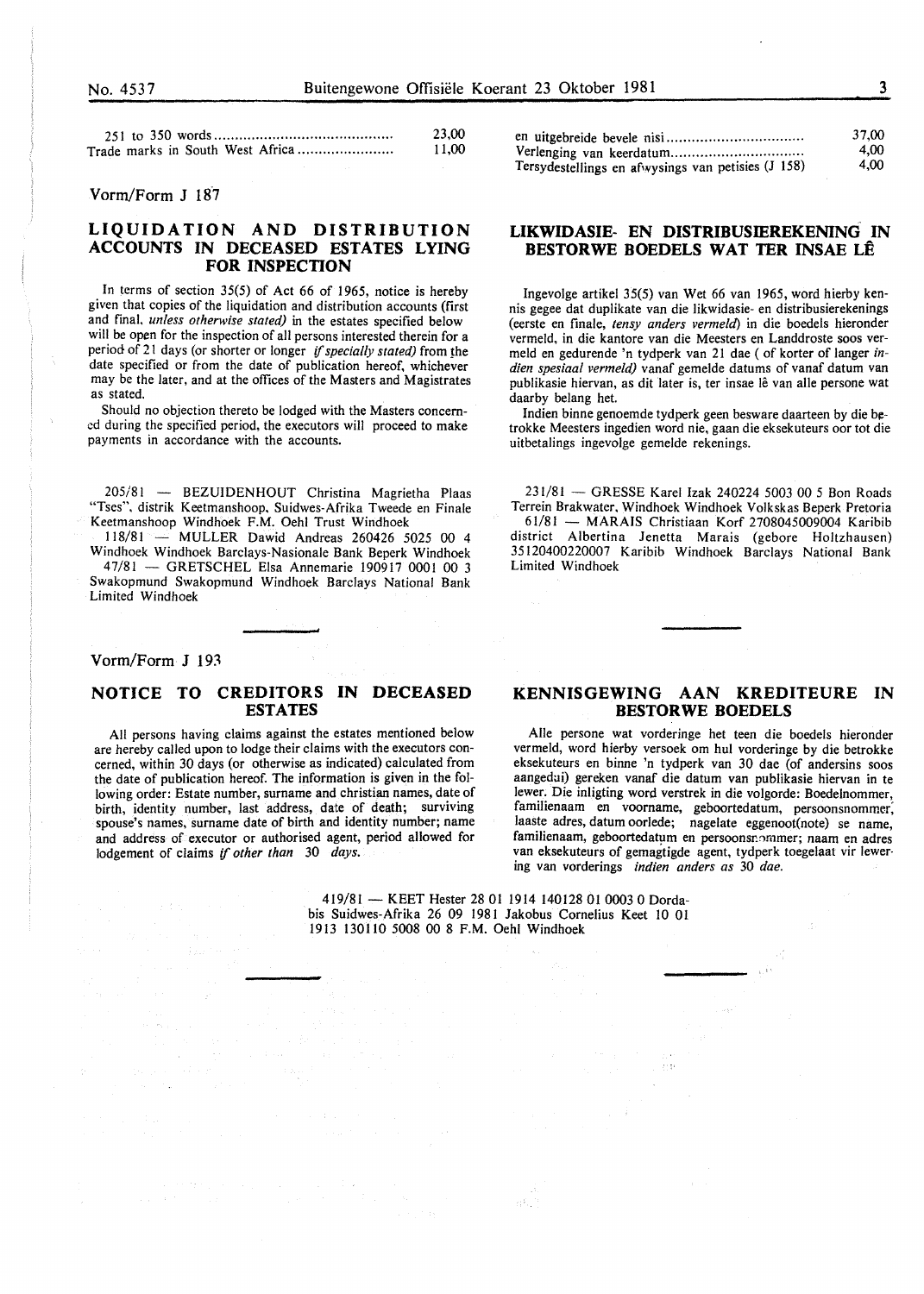Vorm/Form 519

#### **LIQUIDATION AND DISTRIBUTION ACCOUNT IN DE-CEASED ESTATE LYING FOR INSPECTION**

In terms of section 35 (5) of Act 66 of 1965 notice is hereby given that the liquidation and distribution account in the Estate specified in the Schedule will be open for the inspection of all persons interested therein for a period of 21 days from the date of publication hereof (or otherwise as indicated) at the offices of the Master of the Supreme Court and Magistrate, as stated.

Should no objection thereto be lodged with the Master during the specified period. the Executor will proceed to make payment in ac- cordance therewith.

#### **LIKWIDASIE EN DISTRIBUSIEREKENING IN BESTORWE BOEDEL WAT TER INSAE LE**

Ingevolge artikel 35 (5) van Wet 66 van 1965 word hierby kennis gegee dat die likwidasie- en distribusierekening in die Boedel in die Bylae vermeld in die kantore van die Meester van die Hooggeregshof en Landdros soos vermeld vir 'n tydperk van 21 dae vanaf die datum van publikasie hiervan (of andersins soos aangedui) ter insae sal le vir aile persone wat daarby belang het.

Indien geen besware daarteen by die Meester binne die gemelde tydperk ingedien word nie, sal die eksekuteur tot uitbetaling daarvolgens oorgaan.

364/81 - SPOERER Franz Arthur Johannes 0602215018105 Otjiwarongo Eerste en Finale Likwidasie- en Distribusierekening 23 Oktober 1981 Windhoek Grootfontein Standard Bank SW A Ltd Windhoek

Vorm/Form J 28

# **ESTATES OR COMPANIES SEQUESTRATED OR WOUND UP PROVISIONALLY**

Pursuant to section 17 (4) of the Insolvency Act, 1936, and section 356 (1) of the Companies Act, 1973, notice is hereby given by the Masters of the Supreme Court that the estates or companies mentioned below have been sequestrated or wound up provisionally by order of the said Court.

 $W16/81 - WOLFGANG CLEMENS 20th August 1981$ S.W.A. Division S.W.A. Safaris and Anvo (Proprietary) Limited. W18/81 - JOHN A. JORDAAN 4th September 1981 S.W.A.

Division Voltex Electric (Pty) Ltd

W21/81 - ADOLF KURT HERBERT HENCKERT 2 Oktober 1981 S. W.A. Afdeling Charles Bros Garage (Edms) Bpk

#### Vorm/Form J 29

# **FIRST MEETINGS OF CREDITORS, CONTRIBU-TORIES, MEMBERS OR DEBENTURE-HOLDERS OF SEQUESTRATED ESTATES, COMPANIES BEING WOUND UP OR PLACED UNDER PROVI-SIONAL JUDICIAL MANAGEMENT**

'he estates and companies mentioned below having been placed unde.<br>provisiv<sub>s1</sub> indicial means wound up or having been placed under<br>provisiv<sub>s1</sub> indicial measures in the provisivprovision and judicial management by order of the Supreme Court of South Att is Machinese Management by order of the Supreme Court of South Att  $\alpha$ . Masters of the Supreme Court hereby give notice, pursuant to:  $\alpha$  /(ons 17 (4) and 40 (1) of the Insolvency Act, 1936, sections  $\frac{125}{1926}$ , and section<sup>25</sup> (1) and *196bis* (4) of the Companies Act, 1926, and section  $\frac{56}{11}$  364 (1) and 429 of the Companies Act 1720, and  $\frac{1}{2}$  and  $\frac{1}{2}$  and 429 of the Companies Act, 1973, that a first  $\hat{n}\delta$  (1), 364 (1) and 429 of the Companies Act, debenture-holders of  $\hat{t}$  of creditors, contributories, members or debenture motions of the dates and at the timesd estates or companies will be held on the dates and the estates onlaces mentioned below, for proof of claims against the estates onlaces mentioned below, for proof of clantis against the contract members included below, for proof of<br>quidators or judicial managers, and the election of trustees, liquidators or Judicial managers or provisional judicial managers or for the purposes rt-anagers or provisional judicial managers of form the case may to in section  $364$  or  $431$  of Act 61 of  $1973$ , as the case may to in section  $364$  or  $431$  of

Meetings in place where there is a  $N_1$ .<br>Meetings the Master, elsewhere they  $W_1$  office, will be held before the masses,<br>
Magistrate.<br>
Magistrate.

W16/81 - WOLFGANG CLEMENS 20th Ac  $W_{10/01}^{10/01}$  S. W.A. Division 4 11  $1901$  $\frac{1}{\sqrt{2}}$  and  $\frac{1}{\sqrt{2}}$   $\frac{1}{\sqrt{2}}$   $\frac{1}{\sqrt{2}}$   $\frac{1}{\sqrt{2}}$   $\frac{1}{\sqrt{2}}$   $\frac{1}{\sqrt{2}}$   $\frac{1}{\sqrt{2}}$   $\frac{1}{\sqrt{2}}$   $\frac{1}{\sqrt{2}}$   $\frac{1}{\sqrt{2}}$   $\frac{1}{\sqrt{2}}$   $\frac{1}{\sqrt{2}}$   $\frac{1}{\sqrt{2}}$   $\frac{1}{\sqrt{2}}$   $\frac{1}{\sqrt{2}}$   $\frac{1}{\sqrt{$ 

# **BOEDELS OF MAATSKAPPYE WAT VOOR-LOPIG GESEKWESTREER OF GELIKWIDEER IS**

Ingevolge artikel 17 (4) van die Insolvensiewet, 1936, en artikel 356 (1) van die Maatskappywet, 1973, word hierby deur die Meesters van die Hooggeregshof kennis gegee dat die boedels of maatskappye hieronder vermeld voorlopig op las van genoemde Hof gesekwestreer of gelikwideer is.

W20/81 - G.A. PRINS t/a Adele Promotions 16 September 1981 Suidwes-Afrika Afdeling T & H Shapiro (Pty) Ltd. t/a Victory Trading Company.

# **EERSTE BYEENKOMSTE VAN SKULDEISERS, KONTRIBUANTE, LEDE OF SKULDBRIEF-HOUERS VAN GESEKWESTREERDE BOEDELS, MAA TSKAPPYE IN LIKWIDASIE OF ONDER VOORLOPIGE GEREGTELIKE BESTUUR**

Nademaal die boedels of maatskappye hieronder vermeld op las van die Hooggeregshof van Suid-Afrika gesekwestreer, gelikwideer of onder voorlopige geregtelike bestuur geplaas is, word hierby deur die Meesters van die Hooggeregshof ingevolge artikels 17(4) en 40 (I) van die Insolvensiewet, 1936, artikels 119(3), 125 (I) en *196bis* (4) van die Maatskappywet, 1926, en artikels 356 (1), 364 (1) en 429 van die Maatskappywet, 1973, kennis gegee dat 'n eerste byeenkoms van skuldeisers, kontribuante, lede of skuldbriefhouers van genoemde boedels of maatskappye op die datums, ure en plekke hieronder vermeld, vir die bewys van eise teen die boedels of maatskappye, die verkiesing van kurators, likwidateurs of geregtelike bestuurders of bestuurders of voorlopige geregtelike bestuurders, of vir die doeleindes bedoel in artikel 364 of 431 van Wet 61 van 1973, na gelang van die geval, gehou sal word.

Waar daar 'n kantoor van 'n Meester is, word die byeenkoms voor die Meester en op ander plekke voor die Landdros gehou.

W18/81 - JOHN A. JORDAAN 4th September 1981 2nd October 1981 S.W.A. Division 04 11 1981 - 10 vm - Master Windhoek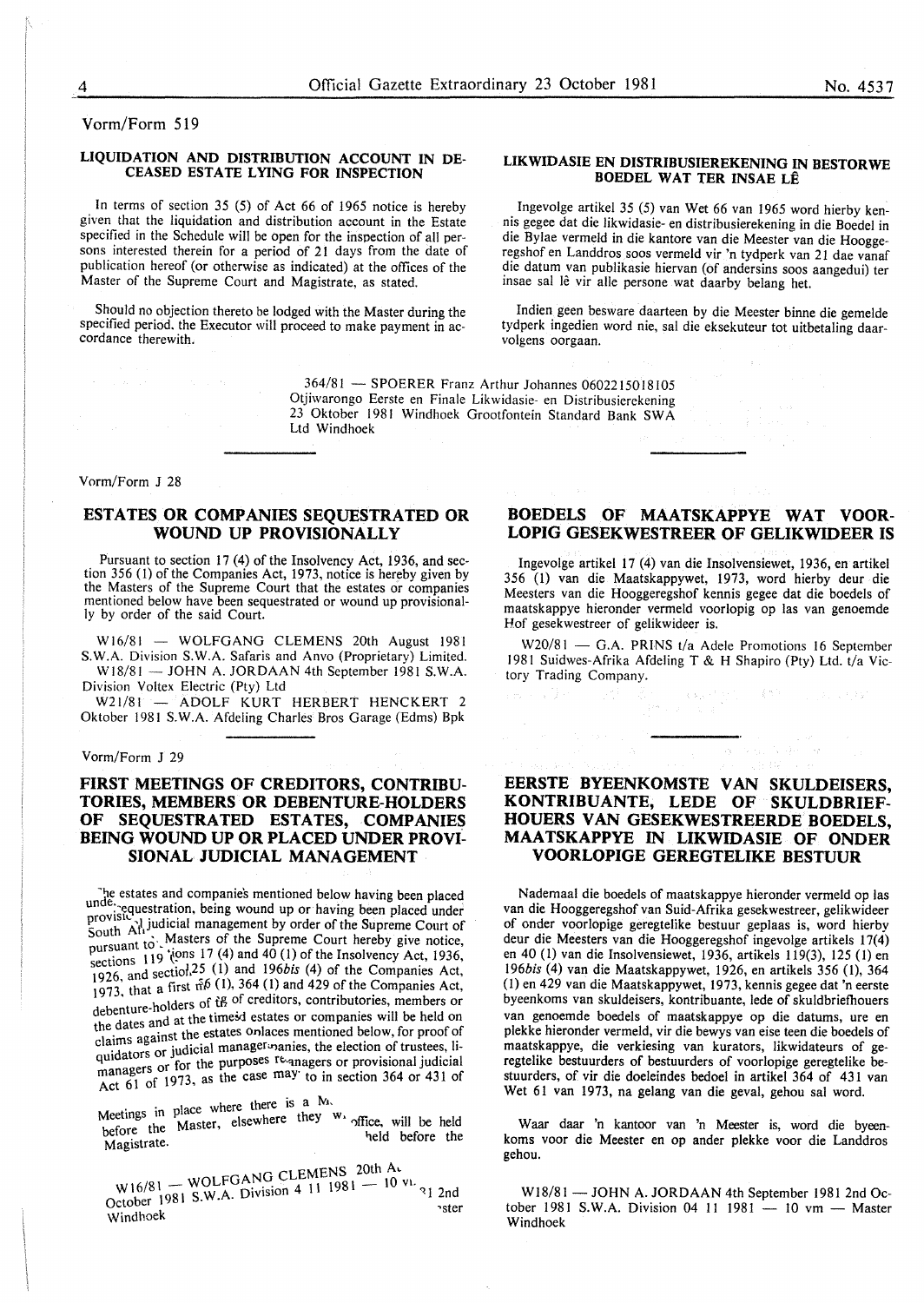# Vorm/Form 4

# LIQUIDATION ACCOUNTS AND PLANS OF DISTRIBUTION OR CONTRIBUTION IN SEQUESTRATED ESTATES OR COMPANIES BEING WOUND UP

Pursuant to section 108 (2) of the Insolvency Act, 1936, section 136 (2) of the Companies Act, 1926, and section 406 (3) of the Companies Act, 1973, notice is hereby given that the liquidation account and plans of distribution or contribution in the estates or the companies mentioned below will lie open for inspection by creditors or contributories at the offices of the Masters and the Magistrates stated therein, for a period of 14 days, or for such a period as stated therein, from the dates mentioned below or from the date of publication hereof, whichever may be the later date.

### LIKWIDASIE-, DISTRIBUSIE OF KONTRIB1 **GESEKWESTREERD** BOEDELS OF MAATSKAPPYE IN LIKWIDAS1

Ingevolge artikel 108 (2) van die Insolvensiewet, 1936, artik I 36 (2) van die Maatskappywet, 1926, en artikel 406 (3) van d Maatskappywet, 1973, word hierby kennis gegee dat d likwidasie-, distribusie- of kontribusierekenings in die boedels ' die maatskappye, na gelang van die geval, hieronder vermeld ter ij sae van skuldeisers of kontribuante sal lê op die kantore van d Meesters en Landdroste daarin genoem, gedurende 'n tydperk v: 14 dae, of die tydperk wat daarin vermeld is, vanaf die datu hieronder vermeld of vanaf die datum van publikasie hierva watter datum ook al die laaste is.

 $W4/81 - OMATAKO$  BANDESENTRUM (PTY) LTD (In Liquidation) First Liquidation and Distribution Account at the offices of the Master of the Supreme Court, Windhoek Security Trust SWA (Pty) Ltd Windhoek

### Vorm/Form 297

#### NOTICE FOR ELECTION OF EXECUTORS AND/OR TUTORS.

# ELECTION OF EXECUTORS AND TUTORS

The Estates of the Persons mentioned in the subjoined Schedule being unrepresented, interested, interested parties are hereby given notice by Masters of the Supereme Courts of South Africa, that meetings will be held in the several Estates at the dates, times and places specified, for the purpose of selecting some Person or Persons, for approval by the respective Masters, as fit and proper to be appointed by them as Executors or Tutors, as the case may be.

Meetings in a town in which there is a Master's Office, will be held before the Master; elsewhere they will be held before the Magistrate.

 $N.B.$  - Items indicated by a  $*$  on the left hand side, denote the election of a Tutor; otherwise an Executor is to be elected.

#### KENNIS VIR VERKIESING VAN EKSEKUTEURS EN/OF VOOGDE

#### VERKIESING VAN EKSEKUTEURS EN VOOGDE

Aangesien die Boedels van die Persone vermeld in onderstaande Bylae nie verteenwoordig is nie, word hierby deur Meesters van die Hooggeregshowe van Suid-Afrika aan · belanghebbendes kennis gegee, dat byeenkomste ten opsigte van die verskillende Boedels op die datums, tye en plekke vermeld, gehou sal word met die doe! om 'n Persoon of Persone te kies vir goedkeuring deur die onderskeie Meesters as geskik en bekwaam om deur bulle aangestel te word as Eksekuteurs of Voogde, na gelang van omstandighede.

In 'n stad waarin 'n Kantoor van 'n Meester is, word die byeenkoms voor die Meester gehou en in ander plekke voor die Landdros.

L.W. - Items aan die linkerkant met 'n \* gemerk, dui aan die verkiesing van 'n Voog; andersins word 'n Eksekuteur gekies.

426/81 - LOUWRENS Johanna Adriana Huisvrou 25 September 1981 10 vm 30 10 1981 K arasburg

## NOTICE TO VREDITORS IN DECEASED ESTATES.

All persons having claims against the estates specified in the schedule, are called upon to lodge their claims with the executors concerned within a period of 30 days (or otherwise as indicated) from the date of publication hereof.

# KENNISGEWING VAN KREDITEURE IN BESTORWE BOEDELS.

Aile persone wat vorderinge het teen die boedels in die bylae vermeld, word versoek om sodanige vorderings binne 'n tydperk van 30 dae (of andersins soos aangedui) vanaf die datum van publikasie hiervan by die betrokke eksekuteurs in te lewer.

394/81 - WINDHOEK Kotze Eingelbertes Louwhartes 6 April 1922 220406 5022 00 2 3de Laan 16 Karasburg Hester Margaretha Kotze 28 Mei 1924 240528 0009 00 I Volkskas Beperk Pretoria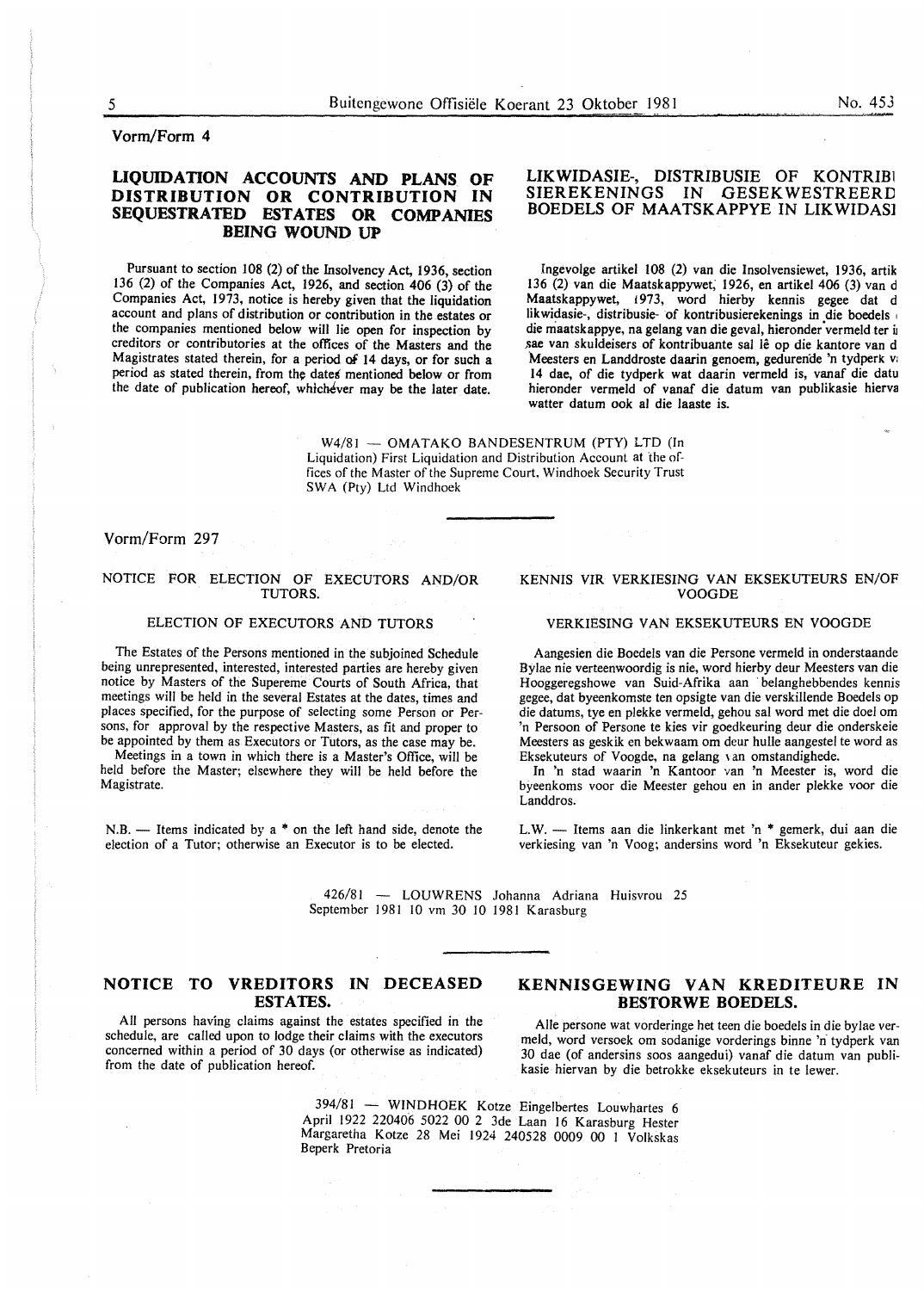#### VERLORE HUURKONTRAK

Hiermee word kennis gegee dat ons voornemens is om aansoek te doen vir 'n gesertifiseerde afskrif van Huurkontrak Nr. 22 (Xl)/62, gedateer I September 1962 en geregistreer 15 September 1962 Ten gunste van: STEPHEN CHRISTIAN COLLARD (gebore op 2 Maart 1928) ten aansien van; SEKERE: Plaas Karanab Nr. 328 ('n gedeelte van die Plaas Khomas Hochland Nr. I) GELEE: In die Registrasie Afdeling "K" GROOT: 4 979,4234 (Vierduisend Negehonderd Nege-en-Sewentig komma vier twee drie vier) Hektare

Aile persone wat teen die uitreiking van sodanige afskrif beswaar maak. word hierby versoek om dit skriftelik in te dien by die Registrateur van Aktes te Windhoek binne 5 (vyf) weke na die laaste publikasie van hierdie kennisgewing.

Gedateer te Windhoek hierdie 5de dag van Oktober 1981.

MULLER & BRAND Posbus 2073 WINDHOEK 9000

#### VERLORE AKTE VAN TRANSPORT

Hiermee word kennis gegee dat ons voornemens is om aansoek te doen vir 'n gesertifiseerde afskrif van Akte van Transport Nr. T792/1972 Gedateer 26 April 1972. Ten gunste van: HENDRIK JOHANNES PEARSON (gebore op 29 Mei 1930) Ten aansien van: I. SEKERE: Plaas Eiland Nr. 585 GELEE: In die Registrasie Afdeling "R" GROOT: 5 271,0869 (Vyfduisend Tweehonderd Een-en-Sewentig komma nul agt ses nege) Hektare en 2. SEKERE: Gedeelte I van die Plaas GRENSPLAAS Nr. 490 GELEE: In die Registrasie Afdeling "R" GROOT: 403,2985 (Vierhonderd en Drie komma twee nege agt vyf) Hektare.

Aile persone wat teen die uitreiking van sodanige afskrif beswaar maak, word hierby versoek om dit skriftelik in te dien by die Registrateur van Aktes te Windhoek binne 5 (vyf) weke na die laaste publikasie van hierdie kennisgewing.

Gedateer te Windhoek hierdie 14de dag van Oktober 1981.

MULLER & BRAND Posbus 2073 · WINDHOEK 1000

#### VERLORE SERTIFIKAAT VAN VERENIGDE TITEL

Hiermee word kennis gegee dat ons voornemens is om aansoek te doen vir 'n gesertifiseerde afskrif van Sertifikaat van Verenigde Titel Nr. 563/1973, gedateer 9 April 1972 Ten gunste van die: MUNISIPALITEIT VAN OKAHANDJA Ten aansien van: SEKERE: Erf Nr. 652 Okahandja Dorp (Uitbreiding Nr. 2) GELEE: In die Munisipaliteit van Okahandja Registrasie Afdeling "J" GROOT: 12. 6251 (Twaalf komma ses twee vyf een) Hektare.

Aile persone wat teen die uitreiking van sodanige afskrif beswaar maak, word hierby versoek om dit skriftelik in te dien by die Registrateur van Aktes te Windhoek binne 5 (vyf) weke na die laaste publikasie van hierdie kennisgewing.

Gedateer te Windhoek hierdie 14de dag van Oktober 1981.

MULLER & BRAND Posbus 2073 WINDHOEK 9000

#### APPLICATION FOR LOST MORTGAGE BOND

Notice is hereby given that I intend applying for a certified copy of Mortgage Bond No. 157/1976 passed by KLAUS LANGEN-HORST (Born on the 28th February, 1937) in favour of HEINZ ENDLER (Born on the 17th August, 1921) for an amount of R26 000,00 (Twenty Six Thousand Rand) in respect of  $-$  CERTAIN: Erf No. 879 Tsumeb Township (Extension No.4); SITUATE: in the Municipality of Tsumeb, Registration Division "B"; MEASURING: One Thousand Three Hundred and Eighty Eight ( 1388) Square Metres;

All persons having objection to the issue of such copy are hereby required to lodge same in writing with the Registrar of Deeds at Windhoek within five weeks from the last publication of this notice.

Dated at Windhoek this 12th day of October, 1981 P.O. VAN DER MER WE STERN & BARNARD 4th Floor Swabank Building

Bulow Street WINDHOEK 9000

# AANSOEK OM REHABILITASIE

"lngevolge Artikel 124 van die lnsolvensiewet 1936, word hierby kennis gegee dat die insolvente persoon hieronder genoem om sy rehabilitasie aansoek sal doen op die datum, tyd en plek en om die redes wat daarin teenoor sy naam aangedui is, met aanduiding van nommer van boedel; volle naam en beskrywing van insolvent (met inbegrip van sy geboortedatum en persoonsnommer) en plek van besigheid of woonplek: datum waarop boedel gesekwestreer is, en adres, betrekking of status van insolvent ten tye van daardie datum; afdeling van Hooggeregshof waarby en datum en tyd wanneer aansoek gedoen sal word; rede van aansoek.

W6/76 - VISSER, Hendrik Jacobus; 30/11/43; 431130 5025 006: Kerkstraat 116, Gobabis, Suidwes-Afrika; 19/3/76; Werktuigkundige by Metal Box Beperk. Oceanastraat. Walvisbaai: het handel gedryf as Visser Motors, Voortrekkerstraat, Posbus 487, Otjiwarongo: Suidwes-Afrika Afdeling. ll/12/81. IOhOO: in terme van Artikel 124(2) van die lnsolvensiewet. Wet no. 24 van 1936."